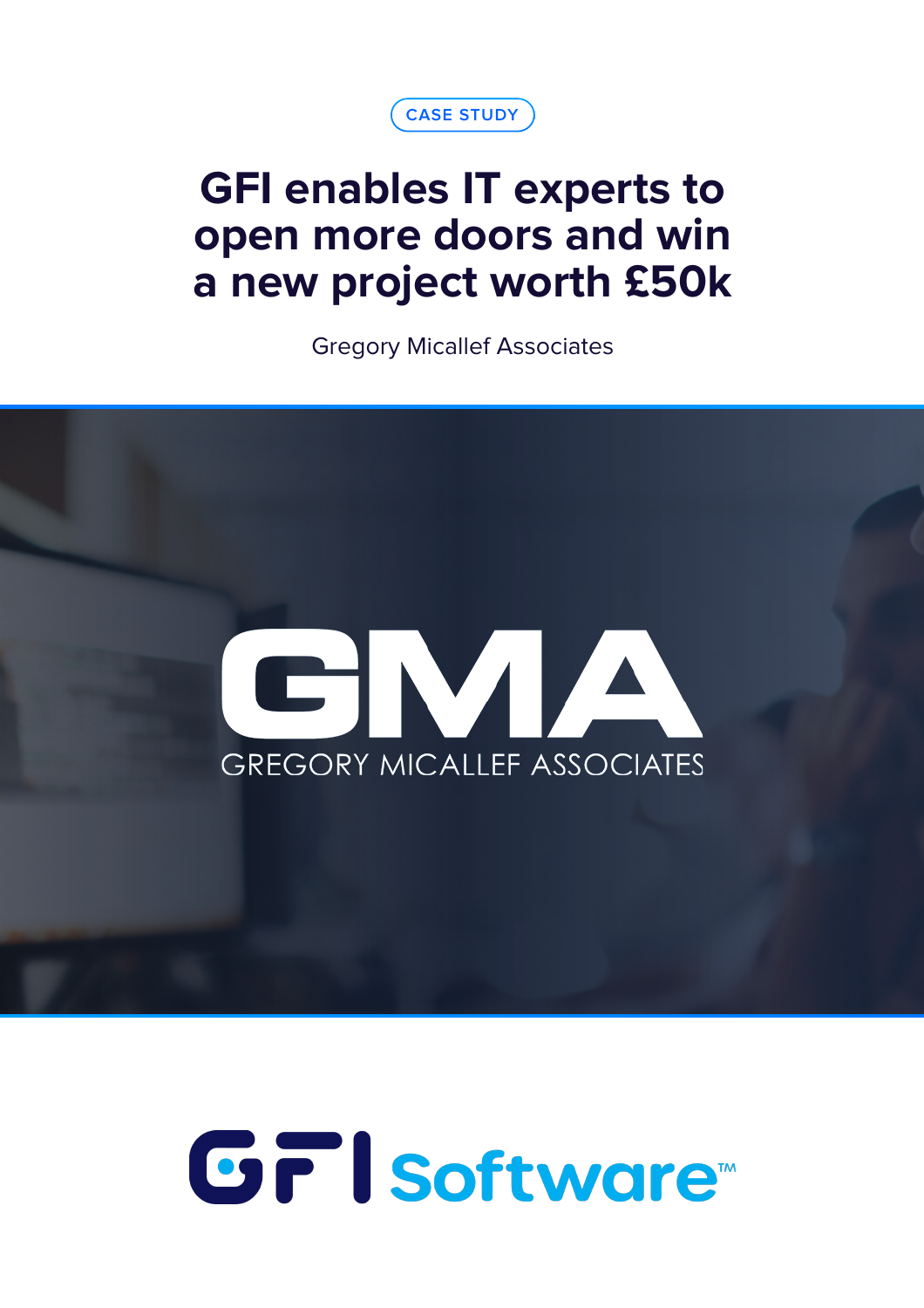



## **Gregory Micallef Associates have been growing steadily since their inception eighteen years ago and have successfully positioned themselves as a trusted IT partner of choice.**

They have been designing, implementing, developing and supporting IT networks for a loyal and long standing customer base, some having entrusted GMA with their ICT for ten years or more. GMA is one of just a handful of GFI Gold Resellers based in the UK and they are also ranked in the top 60 technical experts in the UK by Microsoft.



GMA and GFI have been mutually beneficial partners for some fourteen years now. They both inherently have the same core values, which is to put their clients above all else and build strong long-term and productive relationships.

"At the time we had a project that required GFI FAXmaker™. We were very impressed with GFI's products and their responsiveness to any issues raised. There was always a good flow of information and good communication – which was key to helping make that project a success." says Greg Micallef, MD, GMA.

From that point on GMA never looked back. With GFI, they had found the single best source of Web & Mail, Archiving & Fax, Networking & Security software solutions that could meet their clients' requirements moving forward.

"We always specify and recommend GFI software solutions where required, unless our client stipulates otherwise." Micallef added.